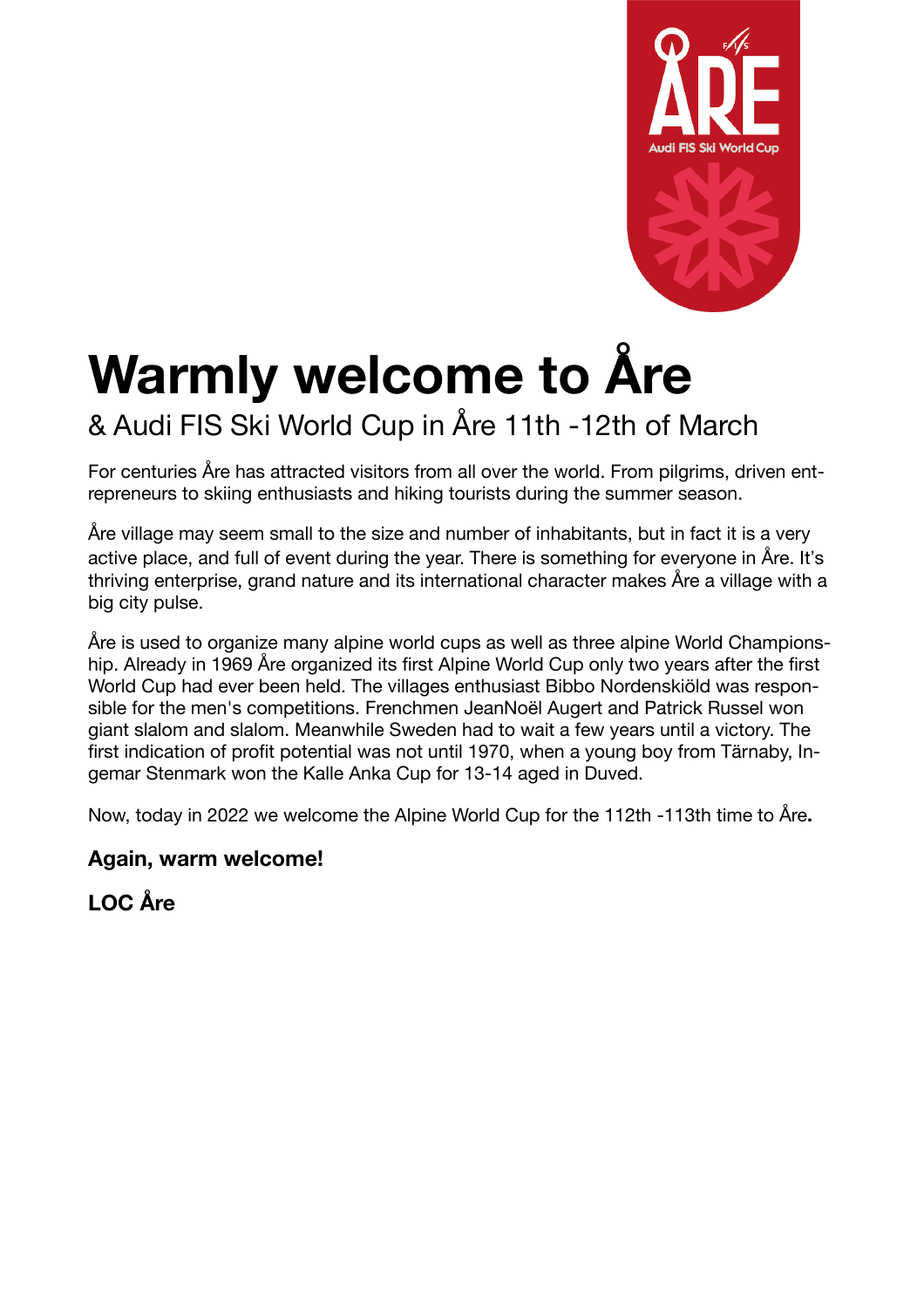## **Media Information**

**Please note, due to Covid-19 regulations you will need to provide a Covid -vaccination certificate when you receive your accreditation.** 

**(If you don't have a Covid vaccination certificate, you need to prove on arrival a negative PCR test, and furthermore, display a new negative PCR test every 48h to the Media manager to contain your media accreditation)** 

**Please note, that it is mandatory to wear face mask when you work in the Mixed Zone and all official areas outside.** 

### **Sweden's guidelines**

In order to avoid the spread of COVID-19, you should

- Staying at home is mandatory if you have any symptoms of COVID-19.
- Wash your hands frequently and thoroughly use hand sanitizer.
- Stay up to date with any specific recommendations issued by the [Public Health](https://www.folkhalsomyndigheten.se/the-public-health-agency-of-sweden/communicable-disease-control/COVID-19/regulations-and-general-guidelines/)  [Agency of Sweden](https://www.folkhalsomyndigheten.se/the-public-health-agency-of-sweden/communicable-disease-control/COVID-19/regulations-and-general-guidelines/) and the regional medical officer.

### **Test costs**

All costs for testing shall be paid by the media/individual person.

#### **FIS COVID-19 support:** [C19support@fisski.com](mailto:C19support@fisski.com)

**Swedish support - 11313** Information number COVID-19: For questions about accidents, emergencies and Covid -19 outbreak

**Health advice: 1177 - Call 1177 for non-urgent medical advice** 

**Emergencies: 112 -** Call 112 if you urgently need to contact the police, an ambulance or the fire services

## **Media Center**

### **Accreditation pick-up**

Your accreditation is ready for you at the Media center from Thursday 10 of march.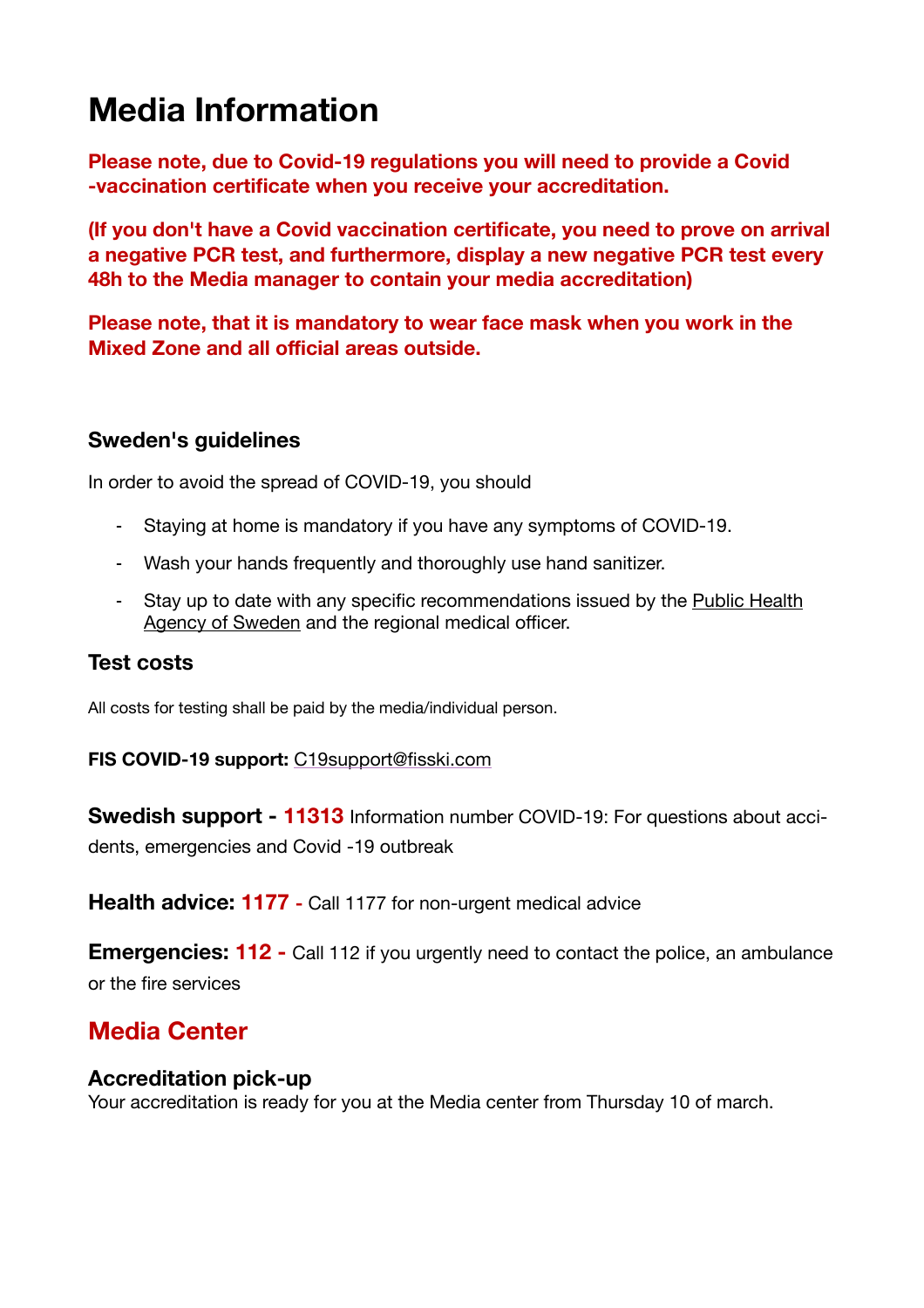#### **Media Center**

This year the Media center will have a limit of workstations due to Covid-19. The LOC Åre recommend everybody to work as much as possible from your place of stay. The media center will only operate as a service center when in need.

## **Parking**

Limited parking is available at Draklanda, close to the Media Center, on the opposite side of the road. Parking permission is required.

## **Press Conference**

#### **Winner´s press conferences**

Press conference with the winner will take place in the secure zone. Press Conference for the top three racers of each race will be held via video link and distributed online.

#### **For questions please contact Media Manager Anna Junholm,**

[media.worldcupare@gmail.com](mailto:media.worldcupare@gmail.com)

## **Opening Hours at Media Center**

#### **Opening Hours:**

| Thursday, March 10 | 09:00-19:30 |
|--------------------|-------------|
| Friday, March 11   | 10:00-21:00 |
| Saturday, March 12 | 08:00-17:00 |

### **Race Schedule - Women's Slalom and Women's Giant Slalom**

Friday, March 11 - Start 1st Run Women's Giant Slalom at 15:00, Start 2nd Run 18:00, Night event

Saturday, March 12 - Start 1st Run Women's Slalom at 10:30, Start 2nd Run 13:45

(The information provided is subject to change.)

#### **Catering**

In Media Center you will be served warm and cold drinks as well as snacks.

For other food options we kindly ask you to contact your choice of accommodation, everyone in Åre have different solutions to help you out with take away/room service.

#### **Flower and award ceremonies**

Flower ceremonies and award ceremonies will take place immediately after the races in the finish area. There will be no access to the finish area during the current circumstances.

## **Wi-fi for Media**

Free Wi-fi with high capacity will be available in the Media Center, commentary positions, photo grandstand and in the mixed zone.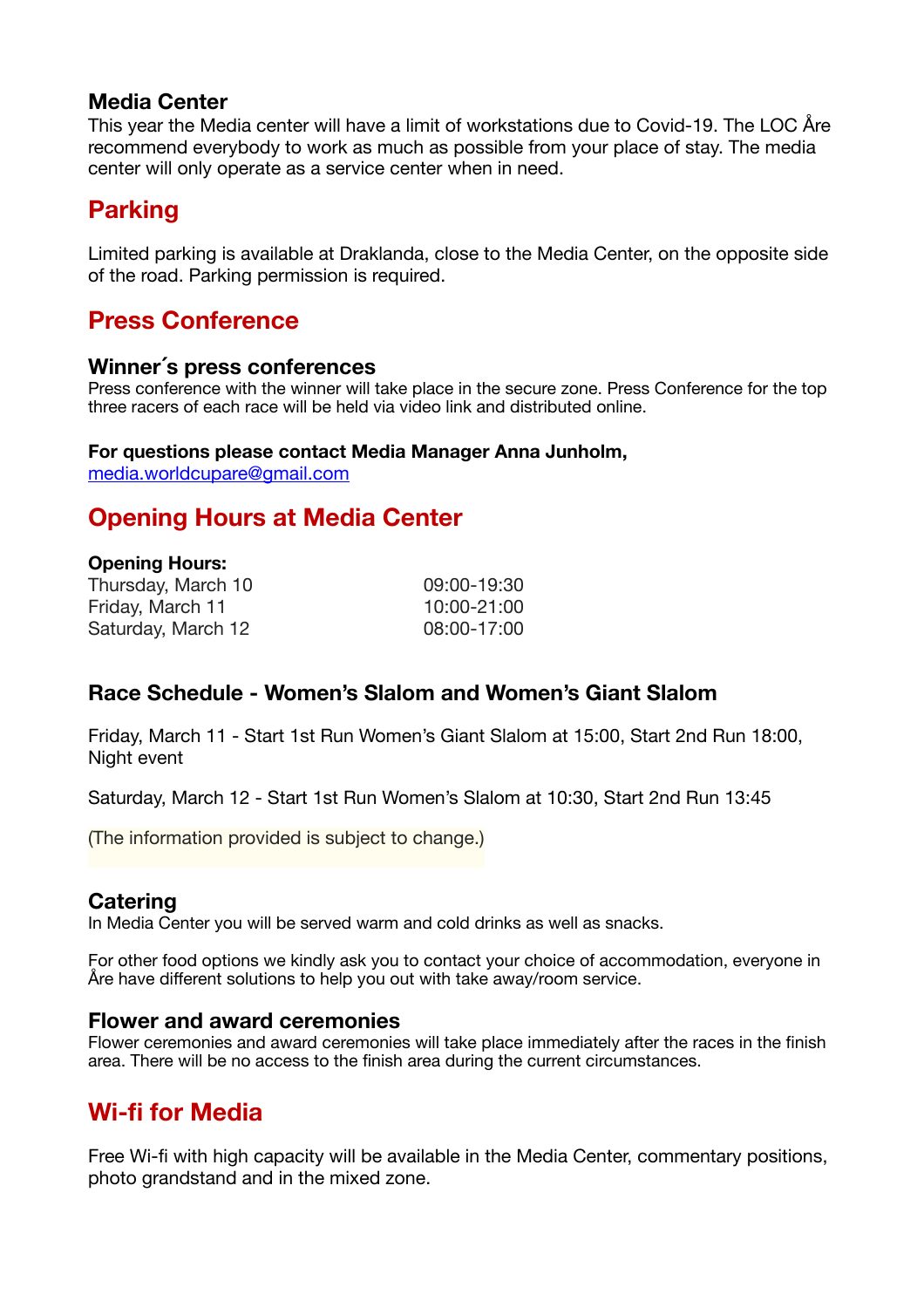We ask you not to setup own Wi-Fi networks or hotspots in the media center, because that would interfere with the LOC provided Wi-Fi network. Thank you!

#### **Result service for media**

Results, news, start lists, and other official information are published on the [web page](http://www.worldcupare.com) at [www.worldcupare.com](http://www.worldcupare.com) and will be distributed through the Media Telegram group.

## **Photographers**

Nisse Schmidt are on site as Photo Coordinator. For specific questions please contact Nisse at +46 70 367 07 77 or [info@sportbild.se](mailto:info@sportbild.se)

Photo meeting will be held Thursday 10th after the TCM, it will start 17.00.

(For those who can not participate on Thursday there will be another Photo meeting on Friday 11th, 12.00).

## **Multimedia Rights**

Infront holds the worldwide multimedia rights to this event. International television and radio networks, production and internet companies need to send the accreditation requests directly to Infront for approval.

This means that the use of any kind of filming devices is strictly forbidden to non-rights holders. For questions related to this, please contact: [fabiola.pupi@infrontsports.com](mailto:fabiola.pupi@infrontsports.com)

## **Telegram Information**

[Join the Telegram group, and receive the latest news from LOC](https://t.me/+hBL6f8RercQwMjU0) – https://t.me/+hBL6f8- RercQwMjU0

## **Map over arena**

## **Contacts**

**Anna Junholm** Media and Press Manager [media.worldcupare@gmail.com](mailto:media.worldcupare@gmail.com) +46 (0)70 922 10 77

**Emelie Fitzgerald** Assistant Media and Press Manager emelie.fitzgerald@zonline.se +46 (0)76 142 80 05

**Patrik Svärd** Broadcast Manager/Mixed Zone Coordinator [patrik@worldcu](mailto:patrik@worldcupare.com)[pare.com](mailto:patrik@worldcupare.com) +46 (0)70 229 35 69

**Nisse Schmidt** Photo Coordinator info@sportbild.se +46 (0)70 367 07 77